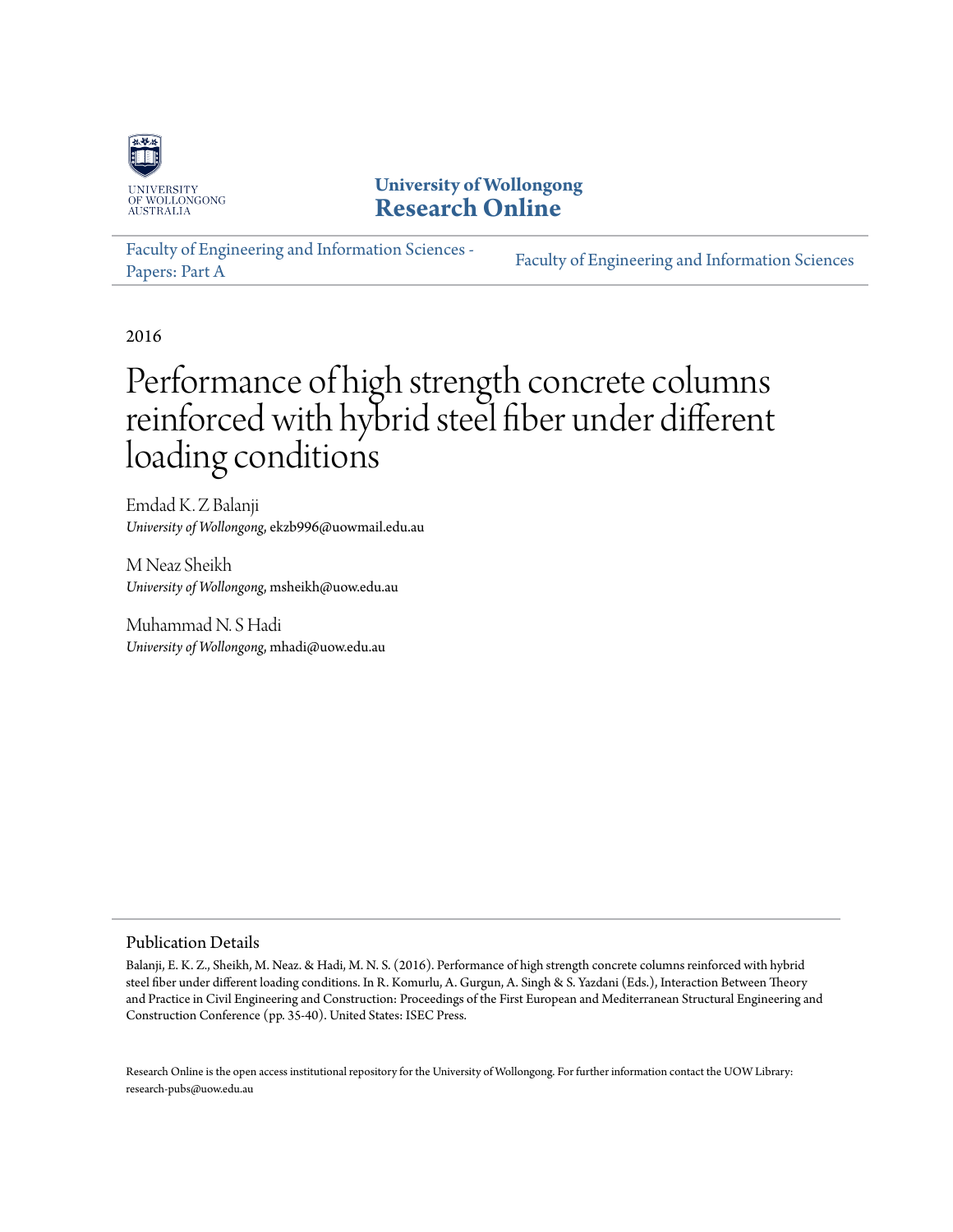# Performance of high strength concrete columns reinforced with hybrid steel fiber under different loading conditions

### **Abstract**

The strength and ductility of high strength concrete columns improve with the addition of steel fiber. This paper reports the behavior of circular High Strength Concrete (HSC) columns reinforced with Hybrid Steel Fibers (HSF) under different loading conditions. In this study, HSF consisted of a combination of macro steel fibers and micro steel fibers. A total of eight circular specimens of 205 mm diameter and 800 mm height were cast and tested. All specimens were reinforced with same amount of steel reinforcements. The specimens were divided into two groups of four specimens. Group RC (reference group) contained no steel fibers. Group HSF (hybrid steel fibers) contained 2.5% by volume of HSF. From each group one specimen was tested under concentric loading, one under 25 mm eccentric loading, one under 50 mm eccentric loading, and one under four-point loading. The results showed that the specimens reinforced with HSF achieved higher strength and ductility compared to RC specimens under different loading conditions. It was also observed that the presence of HSF delayed the spalling of the concrete cover.

#### **Disciplines**

Engineering | Science and Technology Studies

#### **Publication Details**

Balanji, E. K. Z., Sheikh, M. Neaz. & Hadi, M. N. S. (2016). Performance of high strength concrete columns reinforced with hybrid steel fiber under different loading conditions. In R. Komurlu, A. Gurgun, A. Singh & S. Yazdani (Eds.), Interaction Between Theory and Practice in Civil Engineering and Construction: Proceedings of the First European and Mediterranean Structural Engineering and Construction Conference (pp. 35-40). United States: ISEC Press.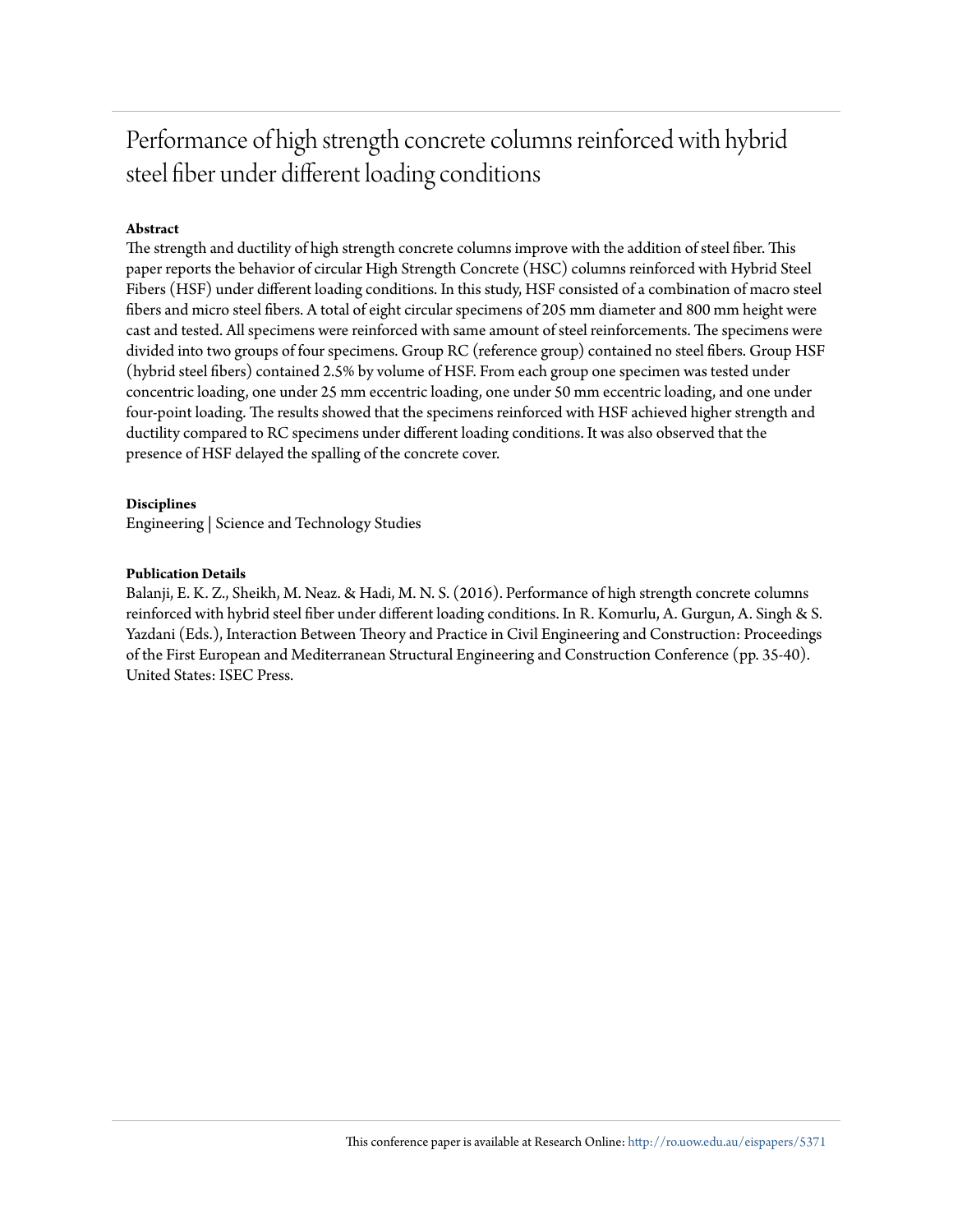The First European and Mediterranean Structural Engineering and Construction Conference EURO-MED-SEC-1, Istanbul, Turkey, May 24-29, 2016, Interaction between Theory and Practice in Civil Engineering and Construction *Edited by* Komurlu, R., Gurgun, A., Yazdani, S., and Singh, A. Copyright © 2016 ISEC Press ISBN: 978-0-9960437-2-4

# **PERFORMANCE OF HIGH STRENGTH CONCRETE COLUMNS REINFORCED WITH HYBRID STEEL FIBRE UNDER DIFFERENT LOADING CONDITIONS**

#### EMDAD K.Z. BALANJI, M. NEAZ SHEIKH and MUHAMMAD N.S. HADI

#### *School of Civil, Mining and Environmental Engineering, University of Wollongong, NSW, Australia*

The strength and ductility of high strength concrete columns improve with the addition of steel fiber. This paper reports the behavior of circular High Strength Concrete (HSC) columns reinforced with Hybrid Steel Fibers (HSF) under different loading conditions. In this study, HSF consisted of a combination of macro steel fibers and micro steel fibers. A total of eight circular specimens of 205 mm diameter and 800 mm height were cast and tested. All specimens were reinforced with same amount of steel reinforcements. The specimens were divided into two groups of four specimens. Group RC (reference group) contained no steel fibers. Group HSF (hybrid steel fibers) contained 2.5% by volume of HSF. From each group one specimen was tested under concentric loading, one under 25 mm eccentric loading, one under 50 mm eccentric loading, and one under four-point loading. The results showed that the specimens reinforced with HSF achieved higher strength and ductility compared to RC specimens under different loading conditions. It was also observed that the presence of HSF delayed the spalling of the concrete cover.

*Keywords*: Macro steel fibers, Micro steel fibers, Columns, Ductility, Eccentric loading, Concentric loading, Hybrid steel fibers.

#### **1 INTRODUCTION**

In structural applications, the use of High Strength Concrete (HSC) is on the rise due to its high compressive strength and high durability. One of the most common structural applications of HSC is in the columns of high rise buildings, where Normal Strength Concrete (NSC) results in larger cross sectional area and higher costs. However, lower ductility and brittle failure are obstacles for the application of HSC. The inclusion of fibers into HSC improves its structural performance, such as flexural strength, impact resistance, tensile strength, flexural toughness and ductility (Mohammadi *et al.* 2008). Adding a single type of fiber can improve the properties of Fiber Reinforced Concrete (FRC) to a limited level. However, the optimum improvement in mechanical properties of the FRC can be achieved by combinations of two or more different types of fiber namely as (hybrid fibers) in concrete (Chi *et al.* 2014). A number of researchers have studied the effect of a single type of fiber on concrete columns under concentric loads (Mangat and Azari 1985, Ganesan and Murthy 1990, Paultre *et al.* 2010, Palanivel and Sekar 2013, Balanji *et al.* 2015), under cyclic load (Lee 2007, Tokgoz 2009) and a few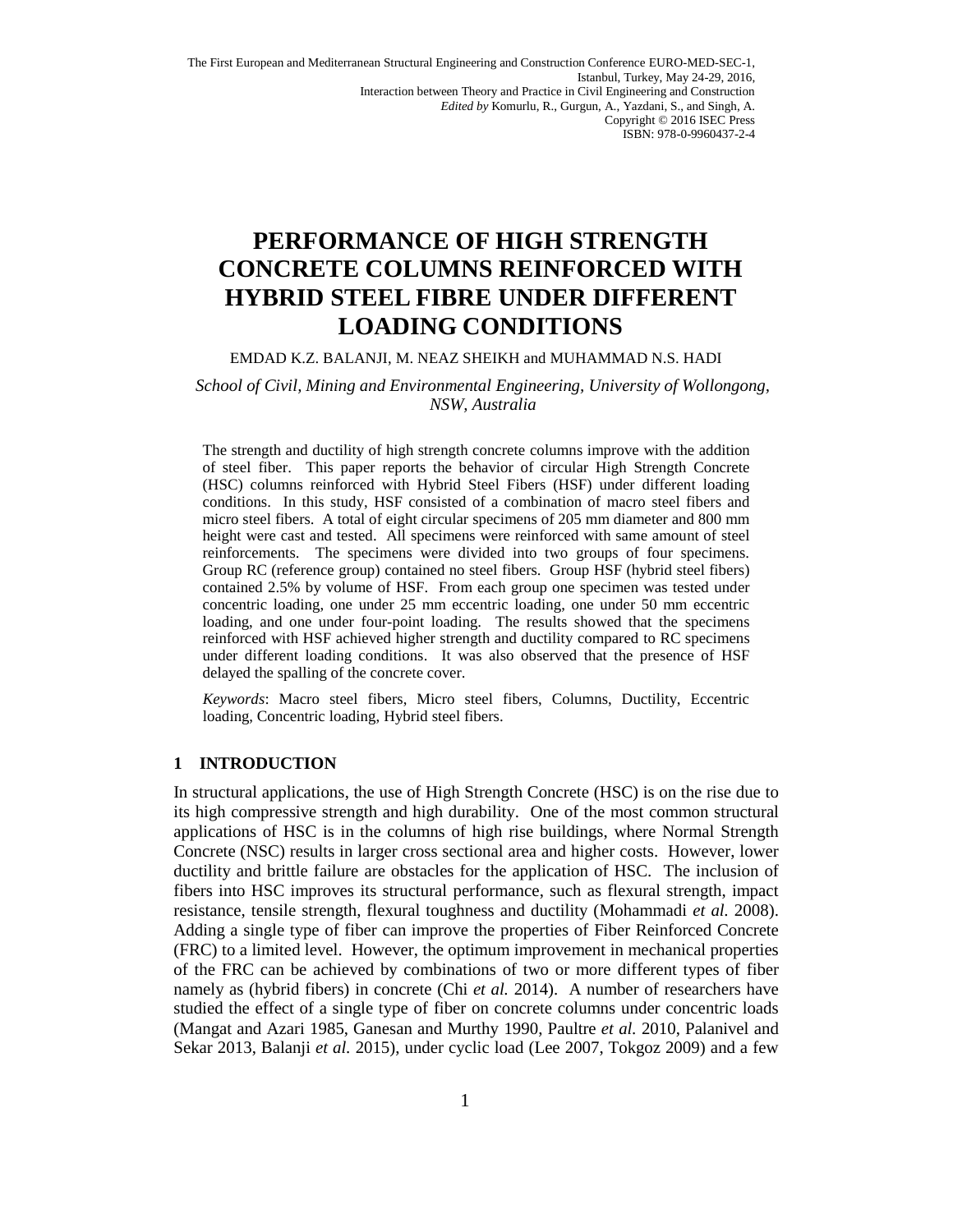studies were conducted under eccentric load (Hadi 2008, Trapko 2014). Based on the existing research studies, it was found that the strength and ductility of the columns vary based on different parameters such as distribution and tensile strength of the longitudinal steel bars, configuration, spacing and tensile strength of the transverse reinforcements. For FRC columns, fiber type, volume content, aspect ratio and orientation of the fibers play an important role in enhancing the strength and ductility of the concrete columns. Using hybrid steel fibers with a combination of micro and macro fibers in HSC columns may further improve in the strength and ductility. Thus, the main objective of this study is to investigate the behavior of circular HSC columns reinforced with hybrid steel fibers under different loading conditions.

### **2 EXPERIMENTAL PROGRAM**

### **2.1 Test Specimens**

A total eight FRC specimens were cast and tested. The dimensions of the specimens were chosen to be 205 mm in diameter and 800 mm in height. According to the Australian Standards AS-3600 (2009), all specimens were reinforced with the same amount of longitudinal and spiral reinforcements. For longitudinal reinforcement, 6 deformed steel bars of 12 mm diameter (6N12) with 500 MPa nominal tensile strength were used. For spiral reinforcement, plain steel bars of 10 mm diameter and 60 mm pitch (R10 @ 60 mm) with 250 MPa nominal tensile strength were used. The specimens cover was maintained on 20 mm. The specimens were divided into two groups of four specimens. Group RC contained no steel fibers. Group HSF contained 2.5% by volume of HSF *i.e.,* a combination of 1% by volume of macro steel fibers and 1.5 % by volume of micro steel fibers.

In each group, one specimen was tested under an axial concentric load and designated as 0. The second specimen was tested under an axial load with 25 mm eccentric load and designated as 25. The third specimen was tested under an axial load with 50 mm eccentric load and designated as 50. The fourth specimen was tested as a beam under four-point loading and designated as B. All specimens were tested at the laboratories of the School of Civil, Mining and Environmental Engineering, University of Wollongong, Australia.

### **2.2 Material Properties**

High Strength Concrete (HSC) provided by a local supplier was used to form the specimens. The average compressive strength was 60 MPa at 28-day. Two different steel fibers of deformed macro steel fibers (18 mm length, 0.55 mm diameter and nominal tensile strength of 800 MPa) and straight micro steel fibers (6 mm length, 0.2 mm diameter and nominal tensile strength of 2600 MPa) were used to reinforce the specimens.

### **2.3 Casting and Curing Procedure**

In order to form the specimens, PVC formworks with an inner diameter of 205 mm and a length of 800 mm were used. HSC was placed directly from the concrete chute into the concrete mixer in order to include HSF into the concrete. The mix drum was filled to the required height so the total volume for each group of specimens was  $0.12 \text{ m}^3$ .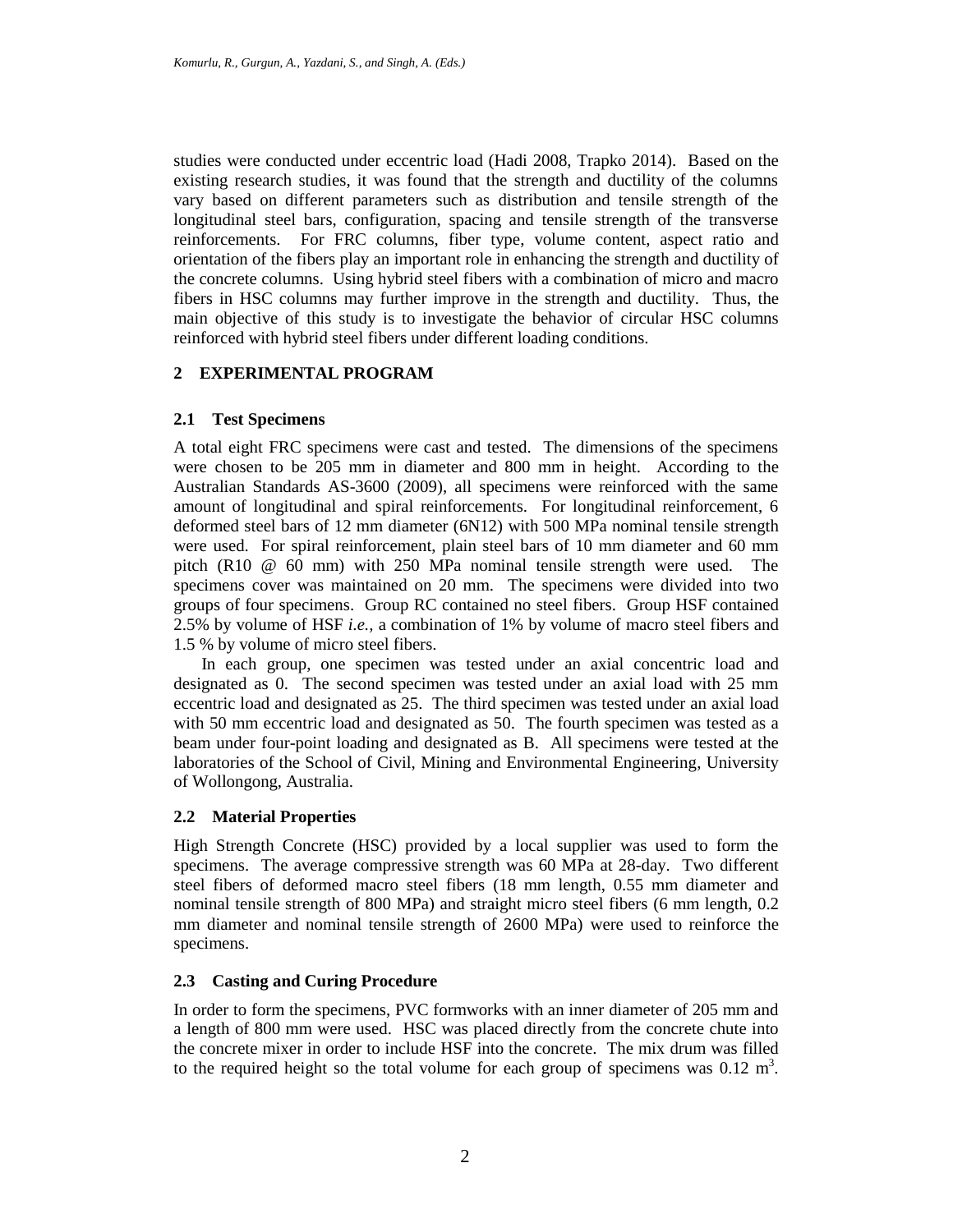The mixer was switched on for 90 to 120 seconds until the fibers were uniformly mixed in the concrete. All the specimens were cured in the formwork for seven days by covering them with wet hessian and a plastic sheet to prevent moisture loss. After seven days the specimens were removed from the formwork and cured in the same moist condition for a further 21 days.

### **3 TEST SETUP**

Prior to testing, the six specimens under axial compression were capped with a hard plaster to ensure uniform loading faces. Both ends of specimens were wrapped with 75 mm width Carbon Fiber Reinforced Polymer (CFRP) sheet in order to prevent premature failure. The eccentric load was applied through two special loading heads with the grooves at 25 mm and 50 mm off center. Two monitoring systems were used to measure the axial and lateral deformations of the specimens. For concentric loading, two Linear Variable Differential Transducers (LVDT) were fixed directly to the 5000 kN Denison Universal Testing Machine (UTM) to measure the axial deformation of the specimens during the test. For eccentric loading, in addition to the two LVDTs, a laser triangulation was installed at mid-height of the specimens to measure the lateral deformation of the specimens. Four-point loading was applied to the two beam specimens with clear span of 705 mm to investigate the bending capacity of the specimens with and without HSF. A laser triangulation was placed in the mid-span on the tension side of the specimen to determine the mid-span deflection. All specimens were tested under displacement control with a loading rate of 0.3-0.5 mm/min. Figure 1 shows a typical testing setup for the compression and four-point loading.





 $(a)$  (b) Figure 1. Test setup: (a) axial compression and (b) four-point loading.

## **4 EXPERIMENTAL RESULTS AND DISCUSSION**

Results of all the specimens tested under different eccentric loading are presented in Table 1. Results of the beam specimens are presented in Table 2. Ductility is a parameter that used to investigate the performance of the specimens under different loading conditions (Hadi and Schmidt 2002, Sheikh and Legeron 2014). In this study,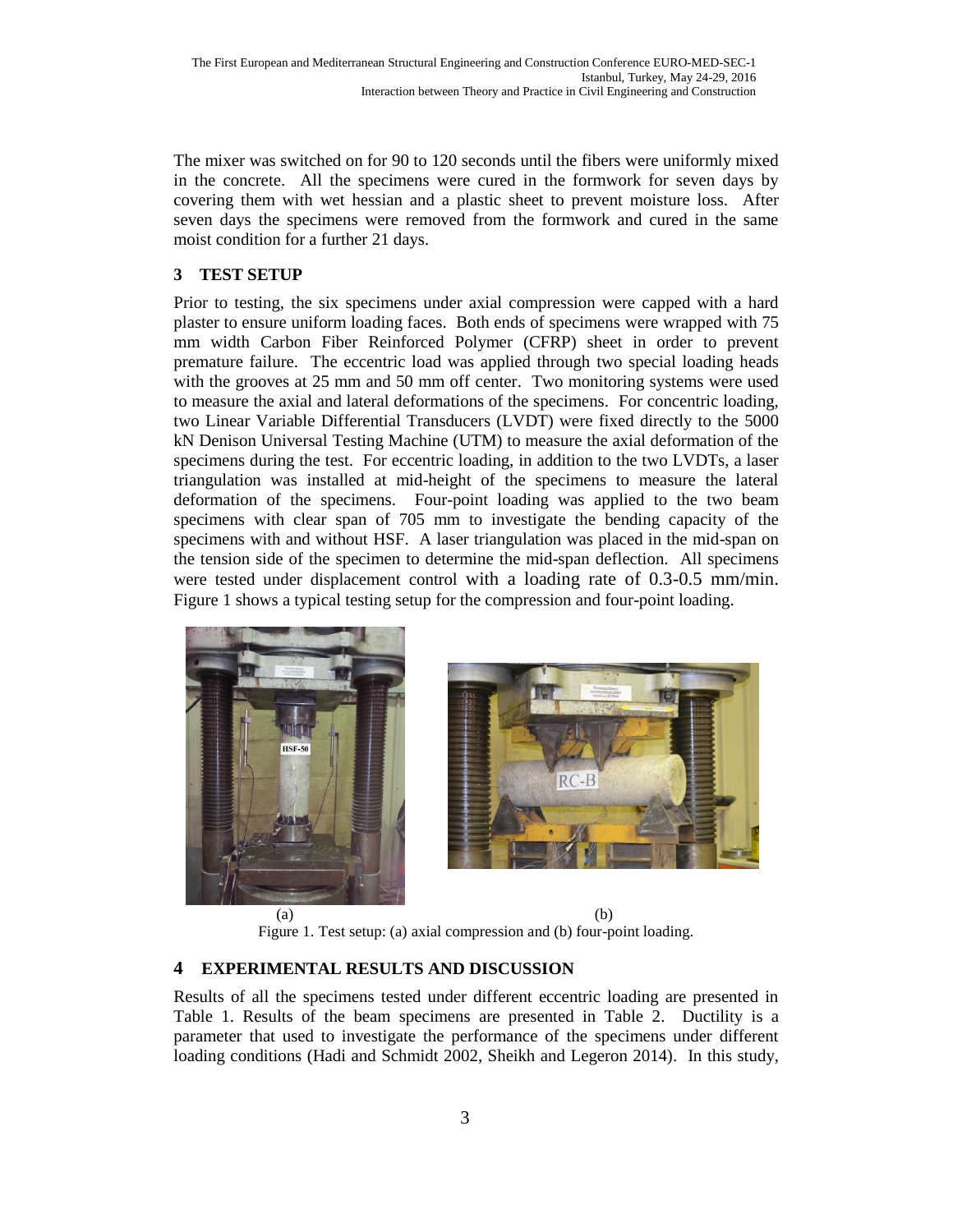the ductility of the specimens was measured by using the deformation at 80% of the maximum load ( $\Delta_{80}$ ) in the descending part of the axial load and axial deformation curve divided by the deformation at yield load  $(\Delta_1)$ . The yield load was assumed to be the load corresponding to an approximation of the limit of the elastic behavior.

| Specimens     | Load $(kN)$ |         | Deformation (mm) |                          |                 |         |           |
|---------------|-------------|---------|------------------|--------------------------|-----------------|---------|-----------|
|               | Yield       | Maximum | At yield load    |                          | At maximum load |         | Ductility |
|               |             |         | Axial            | Lateral                  | Axial           | Lateral |           |
| $RC-0$        | 1681        | 1827    | 2.16             | $\overline{\phantom{0}}$ | 2.57            | -       | 3.15      |
| $HSF-0$       | 1990        | 2196    | 2.70             |                          | 3.36            |         | 3.51      |
| $RC-25$       | 1140        | 1140    | 2.37             | 1.48                     | 2.37            | 1.48    | 1.65      |
| <b>HSF-25</b> | 1168        | 1270    | 2.16             | 1.01                     | 2.65            | 1.62    | 2.52      |
| $RC-50$       | 661         | 697     | 2.11             | 1.83                     | 2.39            | 2.25    | 1.53      |
| <b>HSF-50</b> | 803         | 857     | 2.13             | 1.97                     | 2.44            | 2.56    | 2.52      |

Table 1. Results of specimens under different eccentric loading.

Table 2. Results of specimens under four-point loading.

|                  |       | Load (kN) | Mid-span deflection (mm) |            |           |
|------------------|-------|-----------|--------------------------|------------|-----------|
| <b>Specimens</b> | Yield | Maximum   | At vield                 | At maximum | Ductility |
| $RC-B$           | 228   | 294       | 4.38                     | 16.66      | 5.49      |
| HSF-B            | 302   | 398       | 5.48                     | 30.84      | 6.47      |

#### **4.1 Specimens under Axial Loading and Four-Point Loading**

Figure 2 shows the load-deformation curves of the specimens under different loading conditions. Figure 2 (a) presents the axial load versus axial deformation of the specimens tested under concentric axial loading. The load of Specimen RC-0 suddenly dropped after spalling of the concrete cover, followed by buckling of the longitudinal steel bars and rupture of the spiral reinforcement. For Specimen HSF-0, the dilation in the lateral direction was observed without spalling of concrete cover due to the contribution of HSF. The maximum load of Specimen HSF-0 was 20% higher than Specimen RC-0. The ductility of Specimen HSF-0 was increased by 11% compared with Specimen RC-0. This indicates that the addition of HSF into HSC makes the specimens more ductile due to the beneficial effects of macro and micro steel fibers. While micro steel fibers arrested the micro crack, macro steel fibers arrested wider cracks.

Figure 2 (b) and (c) present the axial load and deformation of the specimens in axial and lateral directions for specimens tested under 25 mm and 50 mm eccentric loading, respectively. Specimens RC-25 and RC-50 failed by sudden loss of the concrete cover at the maximum load and buckling of the longitudinal steel bars in the compression zone. No cover spalling was observed for Specimens HSF-25 and HSF-50, and the test was stopped after a loud noise. For all specimens under different eccentricities the formation and development of horizontal cracks in the tension face and vertical cracks in the compression face were observed. The maximum load for Specimen HSF-25 increased by 11% compared with Specimen RC-25. The inclusion of HSF led to improvement in ductility of the specimens. The ductility increased by 50% for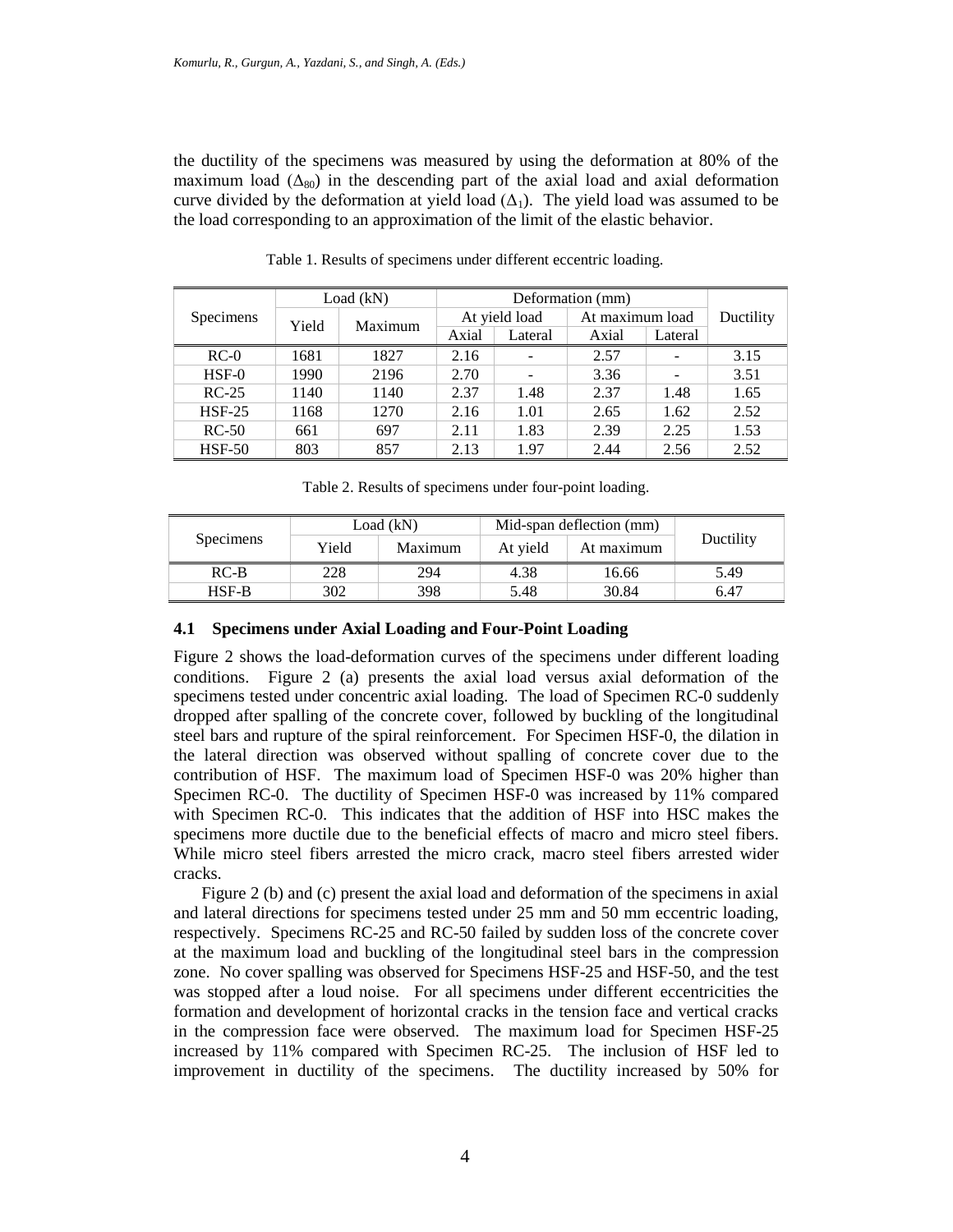Specimen HSF-25 compared with Specimens RC-25. For the specimens under 50 mm eccentricities, Specimen HSF-50 showed the largest increase in the maximum load compared with Specimen RC-50. Maximum load was increased by 23% for Specimen HSF-50. The enhancement in ductility was about 60% for Specimen HSF-50 compared to Specimen RC-50.

Figure 2 (d) presents four-point loading and corresponding mid-span deflection for the specimens. It can be seen that the maximum load was significantly increased for Specimen HSF-B compared to Specimen RC-B. The maximum load of Specimen HSF-B increased by 35% compared to Specimen RC-B. It was found that the ductility of the specimens improved by the inclusion of HSF. The ductility was increased approximately by 18% for Specimen HSF-B, compared to Specimen RC-B.



Figure 2. Test results for the specimens under (a) concentric compression (b) 25 mm eccentric compression (c) 50 mm eccentric compression and (d) four-point loading.

#### **5 CONCLUSIONS**

The behavior of circular HSC specimens with and without Hybrid Steel Fibers (HSF) was experimentally investigated. Six specimens were tested as columns under concentric, 25 mm and 50 mm eccentric loadings and two specimens were tested as